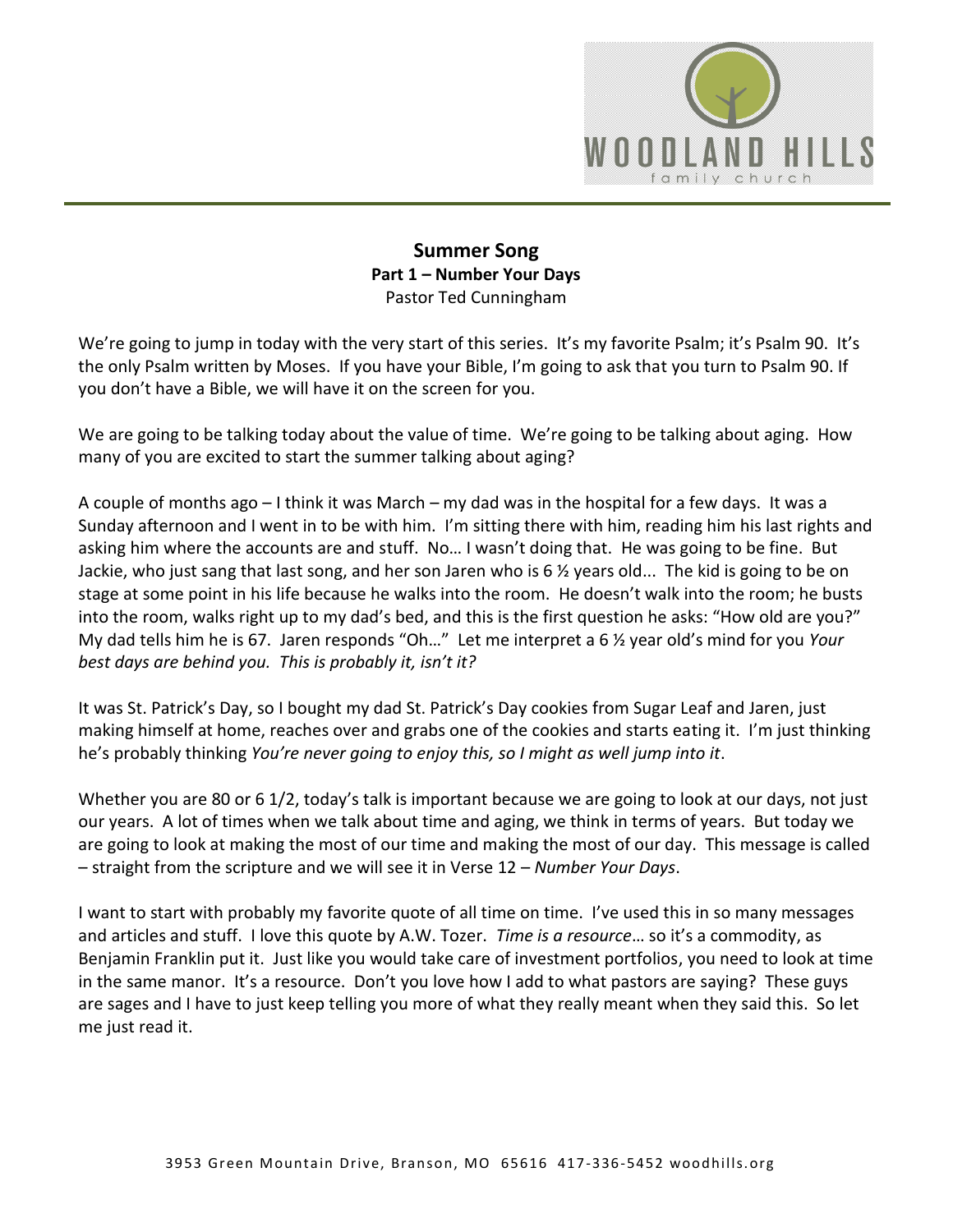*Time is a resource that is non-renewable and non-transferable. You cannot store it up, slow it up, hold it up, divide it up, or give it up. You can't hoard it up or save it for a rainy day. When it's lost, it is unrecoverable. When you kill time, remember that it has no resurrection.* 

Have you ever heard anyone say "Man I wish we had more time"? "We're wasting time." That's a mom right there, right? "We're wasting time." "Time sure flies." Here is the big lesson for today and here's how Amy and I are trying to recalibrate and reprioritize our lives. We know that God wants us to enjoy a life in which time is not the enemy. I love talking about time because we are all on the same page. Whether you have eight kids are no kids, whether you are married or single, you still have the same 24 hours in a day.

Parents with multiple kids are going "That's just not true. Don't you dare compare what I do with a single person because I give all of my time away. I have no time for myself." But you have the exact same amount of time. Today we are going to see that you are responsible for your time. You are the one that decides what to do with your time and you need to be taking time seriously. This is a great message to start summer as we all prepare to be lazy on the weekends, as we all head to the lake, and we all rest. We've even changed our church plan. It's now called Simple Summer and we kind of scale things back. Why? That's because everybody else is scaling things back. We are going to see the value of that as well. So God wants us to enjoy life.

We're going to jump right in to the first two verses of Psalm 90. What I love about Psalm 90 is it's what you would call a community lament. They are lamenting; the children of Israel are sorrowful about their days. They are looking at their days and they are saying "We've had some rough times. Life is difficult, life is painful." As you study through Exodus and you read the account of the children of Israel, you see there were plenty of times they were whining. When God preforms one of the greatest miracles of the Bible – parting the Red Sea – they cross over onto dry land and it swallows up the Egyptian army. When they get to the other side, they have a worship service. They are recognizing the fact of who God is and how he delivered them from bondage. They have this worship service, they know God is God and he has delivered them and he is their rescuer. They know that with a strong hand, he bought them out, but a few days later, they were hungry and it wasn't a few days removed from that worship service that they were already whining again about their condition. It was a matter of days. We're not talking weeks or months, but days later that they are whining.

So Verses 1 and 2 of Psalm 90 establish the Lord in our lives as that place of rest, that place you and I go to when the grind of life, when the pain of life, when the sorrow and the agony of life hits us. Who do we turn to when we feel whiny? It's not our spouse, not our children, not our parents, but where do we go when life is exhausting, when we feel we've wasted our time, when we look back over our life and we live with regrets? Who do we turn to?

Look at Verses 1 and 2. Again, this is written by Moses. Of 150 Psalms that we have, this is Psalm 90, the only one written by Moses. It's a lament that he's writing. When I see him as the author of this, I picture him… I don't just call him Moses; I call him Daddy Moses because he's the one leading all of these whiny children. He's the one leading them and I know it's the psalm of a parent…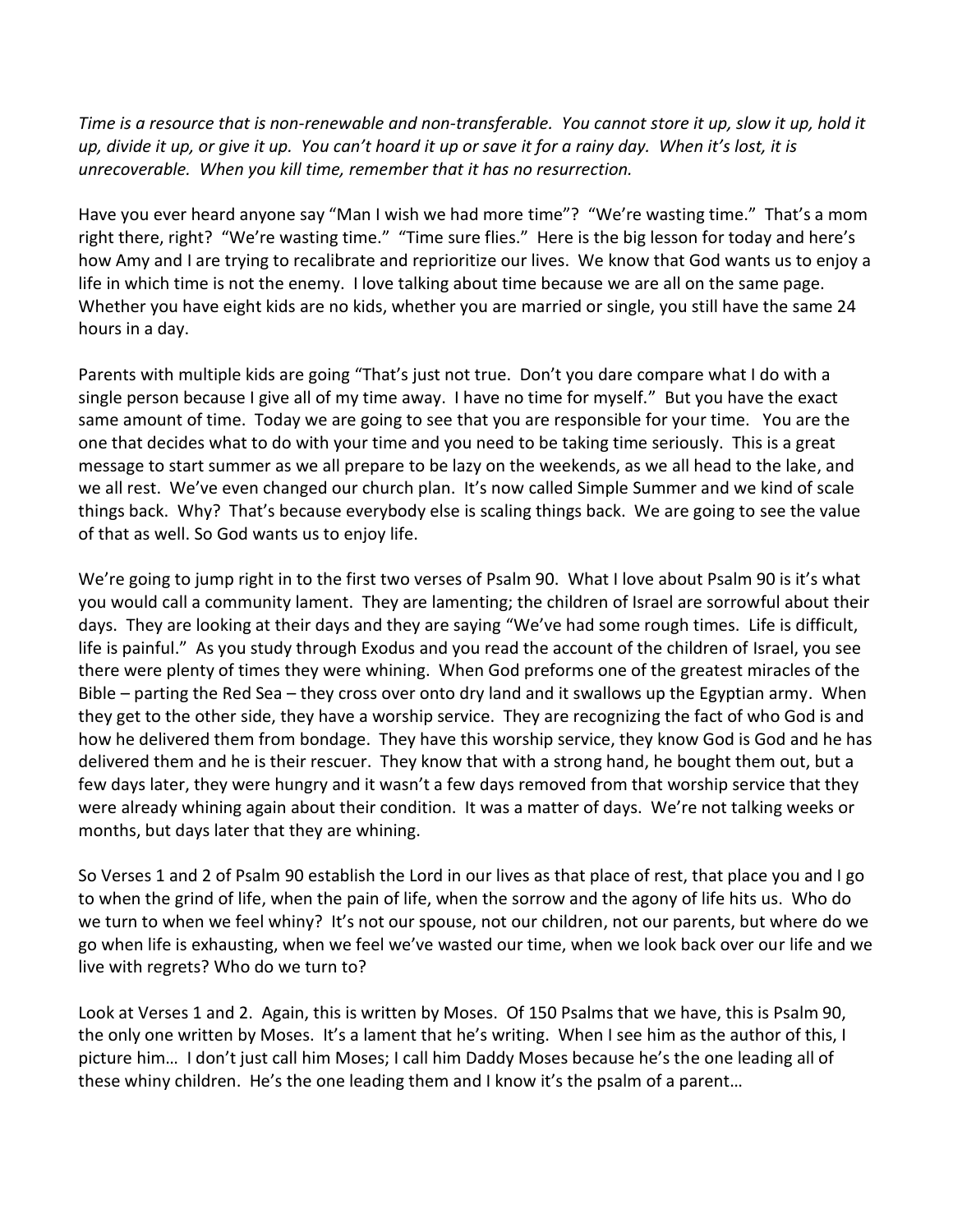Let's put this in a family perspective here. It's the psalm of a parent who is looking for a renewed sense of purpose. Does any parent relate to that? It's like you look back and you're like "Oh my goodness, we could have done a whole lot better with this child." "Our last born has a lot more hope that this one." "We learned a lot with this one, but now we have this one…" You think about how you spent your time with your children because it went so quickly and now you need that renewed sense of purpose. You are going to see that build up in 17 Verses of Psalm 90.

*[1](http://www.studylight.org/desk/?q=ps%2090:1&t1=en_niv&sr=1) Lord, you have been our dwelling place throughout all generations.* Whatever our circumstance, whether we were free or in bondage, you are the one we turn to. You are the one we find rest in.

*[2](http://www.studylight.org/desk/?q=ps%2090:2&t1=en_niv&sr=1) Before the mountains were born or you brought forth the whole world, from everlasting to everlasting you are God.* "Everlasting to everlasting you are God" is very important to understand because that's going to contrast with Verses 3 through 12 as it looks at the mortality of man, as it looks at our condition compared to God. Everlasting to everlasting he is eternal.

Here is the big idea that we are going to get as we go through the next several verses. This is one of my favorite sayings as well. **The days go slow, but the years go fast**. And all the parents said… Amen. The days drag on at times. How many of you have had a day lately where you're thinking the day will never end. Then you look back and your thinking *Where did the years go? I was a kid last week.*

This week, I've been gathering up gray hair down this side of my beard that Amy thinks is pretty awesome. She thinks it's hot, so I just let it go. I trim around it. I left that gray; I want it to fill in. I pulled out the trimmer and I didn't have the guard set right. I started to trim and it shaved off a spot down to the skin, so I shaved it all off. I came out of the bathroom and Corynn was surprised. I go "Don't I look younger?" She goes "Uhhhhh…" So that was on Wednesday. It's starting to grow back and the gray is starting to come back in. I'm 41 years old and yesterday I was 20.

I went bluff jumping last night with my kids. Amy takes the boat and I dive off… I didn't dive off; I had to do it like the seals. I have to sit down on the side of the boat and turn around and fall back in. I used to dive off, but I have to be careful because I'm 41.

We get over to the bluff and the kids just scamper up it. In my mind, I could scamper up this thing. I put my hand down and the water is about that far above the rocks and I put this knee up and it hurt. The kids are already up there, yelling for me to hurry up. "Give me a second!" I can't figure out how to do it. I think it was just last year I was able to get right up there. And now it hurts so I have to turn around, pop myself up on the rock, spin my leg around… Does anybody else do this? I finally get up to the top and I'm out of breath. The kids are asking if I'm ready to jump. That' will be the easiest part of everything. All you do is jump. You walk over to the deal and you just jump. Then you come up to the top of the water and you're just floating, feeling like you just did a marathon. I just climbed up a mountain and jumped into the water and I'm wiped out.

Years ago, I had a friend… He was in his 70s when I was in my teens. We used to do landscaping together. His name was Howard. I would open the back of the truck and, at 17, I would run and jump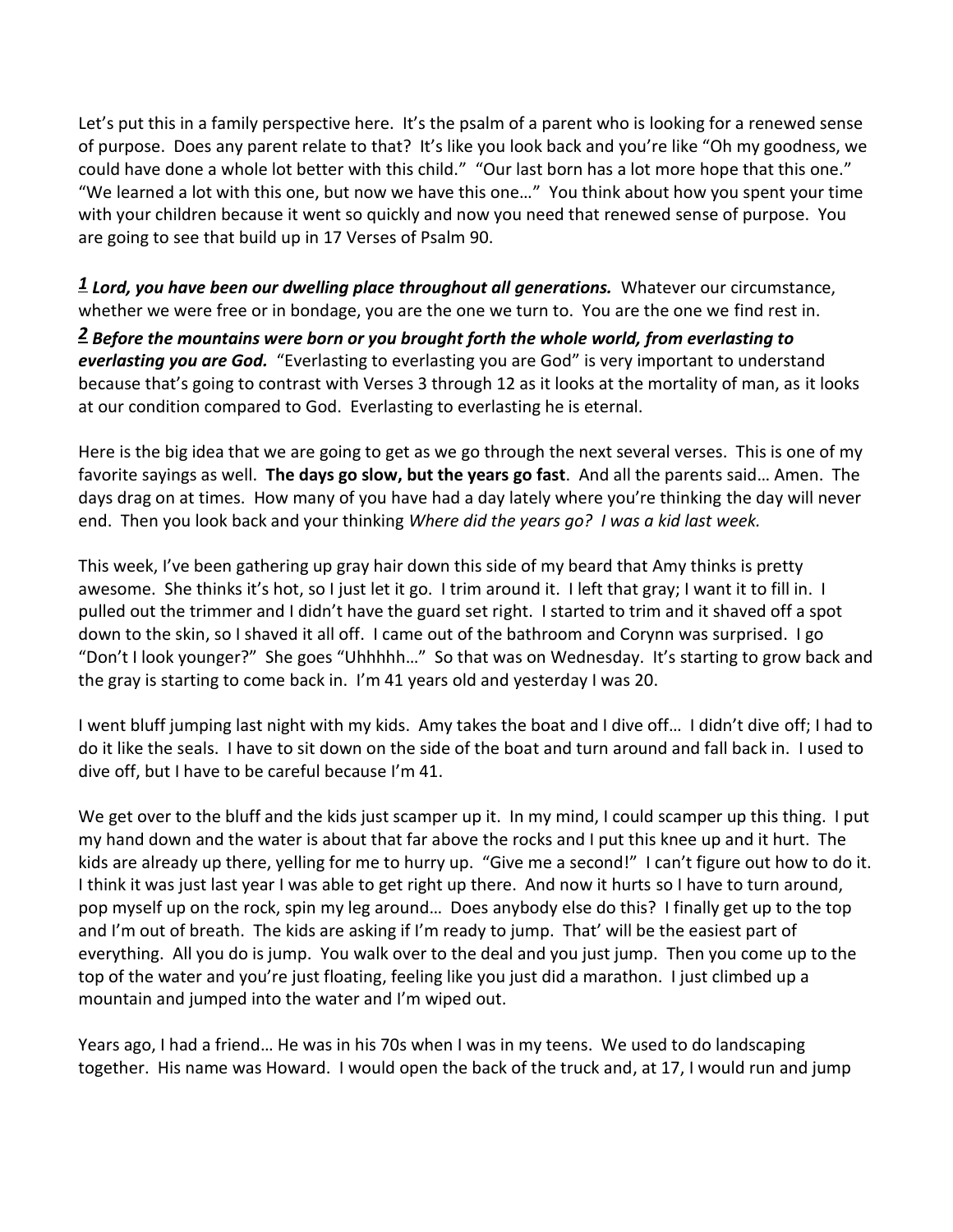off the deal. Every time I did that, Howard would go "Oh, man, you are going to regret that one day. You need to take better care of your body." But when you're young, there is no sense of time.

But as you get middle-aged… I had to get rid of my favorite study Bible this week. It's the ESV Study Bible. You've learned from it for years. You'll get none of the notes out of that Bible anymore in my sermons because I can't read the fine print. I have bifocals now, but I'm sitting there trying all kinds of angles to be able to read it. And it's heavy too. We can't even carry such a heavy load. All of that to say when did you turn 50? When did you turn 60? It was right after your 20<sup>th</sup> birthday, it was right after your 30<sup>th</sup> birthday. Some of you who have fewer years in front of you than you do behind and you are going "You have no idea; wait until you hit 70 and you're not longer even reading; you're listening to book tapes." That day is coming for you as well. The days go slow… The years are fast; they speed by. Now look at that in the context of Psalm 90: 3 through 12.

*[3](http://www.studylight.org/desk/?q=ps%2090:3&t1=en_niv&sr=1) You turn people back to dust, saying, "Return to dust, you mortals."* That's one of my favorite words describing the human condition. We are mere mortals. *[4](http://www.studylight.org/desk/?q=ps%2090:4&t1=en_niv&sr=1) A thousand years in your sight are like a day that has just gone by…*Going back to the everlasting to everlasting. Eternal God is not bound by time like you and I, as mortals, are bound by time. …*or like a watch in the night. [5](http://www.studylight.org/desk/?q=ps%2090:5&t1=en_niv&sr=1) Yet you sweep people away in the sleep of death—they are like the new grass of the morning: [6](http://www.studylight.org/desk/?q=ps%2090:6&t1=en_niv&sr=1) In the morning it springs up new, but by evening it is dry and withered.* Now it's comparing the day and the year. Our time is quick. We looked at this last year with the eternal time line and our life is just this little red spot on it.

*[7](http://www.studylight.org/desk/?q=ps%2090:7&t1=en_niv&sr=1) We are consumed by your anger and terrified by your indignation. [8](http://www.studylight.org/desk/?q=ps%2090:8&t1=en_niv&sr=1) You have set our iniquities*  **before you, our secret sins in the light of your presence.** This is Moses on behalf of the people lamenting over their days, lamenting over their sin, lamenting over their brokenness before God. *[9](http://www.studylight.org/desk/?q=ps%2090:9&t1=en_niv&sr=1) All our days pass away under your wrath; we finish our years with a moan.* 

*[10](http://www.studylight.org/desk/?q=ps%2090:10&t1=en_niv&sr=1) Our days may come to seventy years, or eighty…* I want make sure you know this is not a promise. He is just saying that typically you are going to get seventy years, eighty *if your strength endures*. So if you've done well and you have the strength and can climb a bluff, you can maybe make it to eighty. *…yet the best of them are but trouble and sorrow…*They are anguish, they're difficulty, they're pain. There's a challenge to this life in the seventy to eighty years that we have.

I have a friend who is going through a difficult, painful time now in the latter years of his life. Another friend of mine, recounting that, said that if you compare birth and death, we don't get in this world or out of this world easy. It's full of sorrow and trouble.

*…for they quickly pass, and we fly away. [11](http://www.studylight.org/desk/?q=ps%2090:11&t1=en_niv&sr=1) If only we knew the power of your anger! Your wrath is as great as the fear that is your due.* Then Verse 12 is where we are going to spend some time. So in light of all of this, God, you are the one we come to for rest in difficult times. You're the one we come to in the grind of life. You're everlasting to everlasting. *[12](http://www.studylight.org/desk/?q=ps%2090:12&t1=en_niv&sr=1) Teach us to number our days, that we may gain a heart of wisdom.*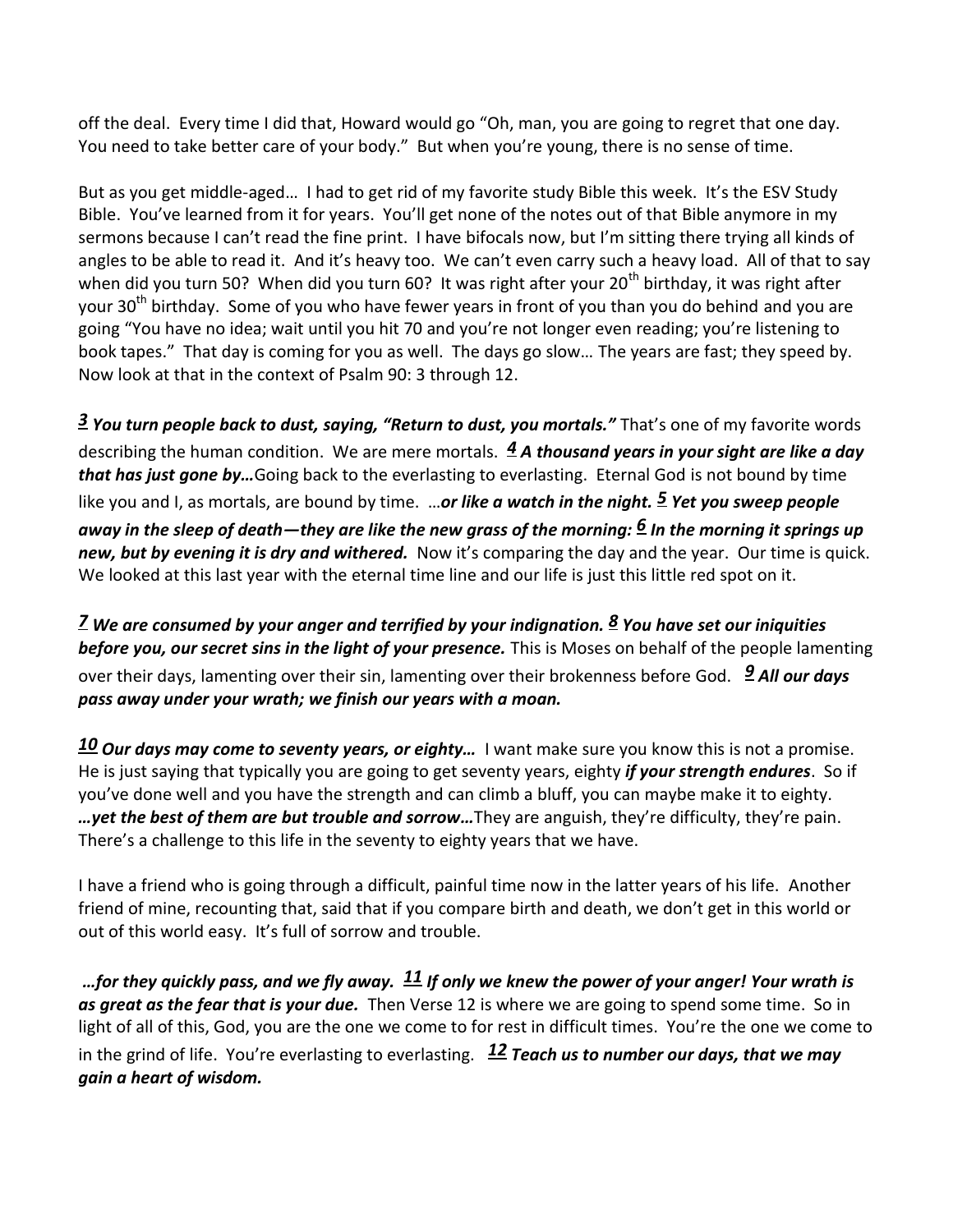That's what we want to spend some time doing this morning: numbering our days, making the most of our days, making the most of our time. We just want to give you some very practical ways and again more props to show you how we do that.

#### **1. Turn each day into an adventure.**

I want to share this very first one with you because it's been something Amy and I have… We have the sacred echo going on in our life right now. I shared this with you last fall. Margaret Feinberg wrote the book called *Sacred Echo*. She says it's just when God begins to speak to you and this message pops up everywhere. You read a verse in your devotions and then you go meet a friend and that friend tells you about a verse they read this morning and it's the same verse. It's just that moment. And then you go over to your parents' house and their cat calendar has the exact same verse written on it. Everywhere you turn, this message is hitting you. For Amy and me, the sacred echo lately has been this word called adventure. The idea is that our Christian faith is an adventure. God has us here for seventy or eighty years, not meant to live on my own, for myself, by myself, but to live out, making him known and bringing glory to him. How do we do that in this adventure?

One of the things we are taking very seriously is we want to accumulate experiences more than possessions. I read a study yesterday… Science is even proving this now. You and I prefer and find greater joy in experiences than we do in things. You've always kind of known that, but the science is now proving that. You buy a television and in a month, you kind of have disdain towards that television.

It's different with your experiences. The example they used in the study I read this week was Disney World. If you really think about it, actually being at Disney is no fun. It's crowds and long lines, standing on the surface of the sun. That's what Disney really is if you think about it. They said for most people, the actual walking through Disney, that experience… I've been there. I've stood there in line for an hour in 105 degree humidity with my family and Amy and I look at each other like *we've made a terrible mistake. What are we doing*? *Why would we spend our children's college fund on this? This doesn't make any sense.* But then when we leave, we're thinking it was awesome. When you get in the parking lot into the air conditioning…

They said we anticipate experiences and on the back end of experiences, we enjoy and reflect on them. In our minds, as mere mortals, we have a better perspective on the actual event. You have the same feeling when you go camping. You're sitting out there in your lawn chair in the heat wondering what you are doing. We're camping; it's what we should do. You talk better about camping after you're done camping or while you're shopping for an RV. You have a better perspective of experiences. Experiences mean more to us than stuff is the bottom line.

So when Amy and I get up each day, we think about how we can make this an adventure. So part of the sacred echo has been making sure we experience more than we buy. We'd rather purchase experiences than buy stuff. We're ready to throw all of our technology in Taney Como. Is anybody else with me on this? Remember how we used to burn the heavy metal CDs in youth group growing up? We should just throw our technology off the bridge one day into Taney Como just for fun.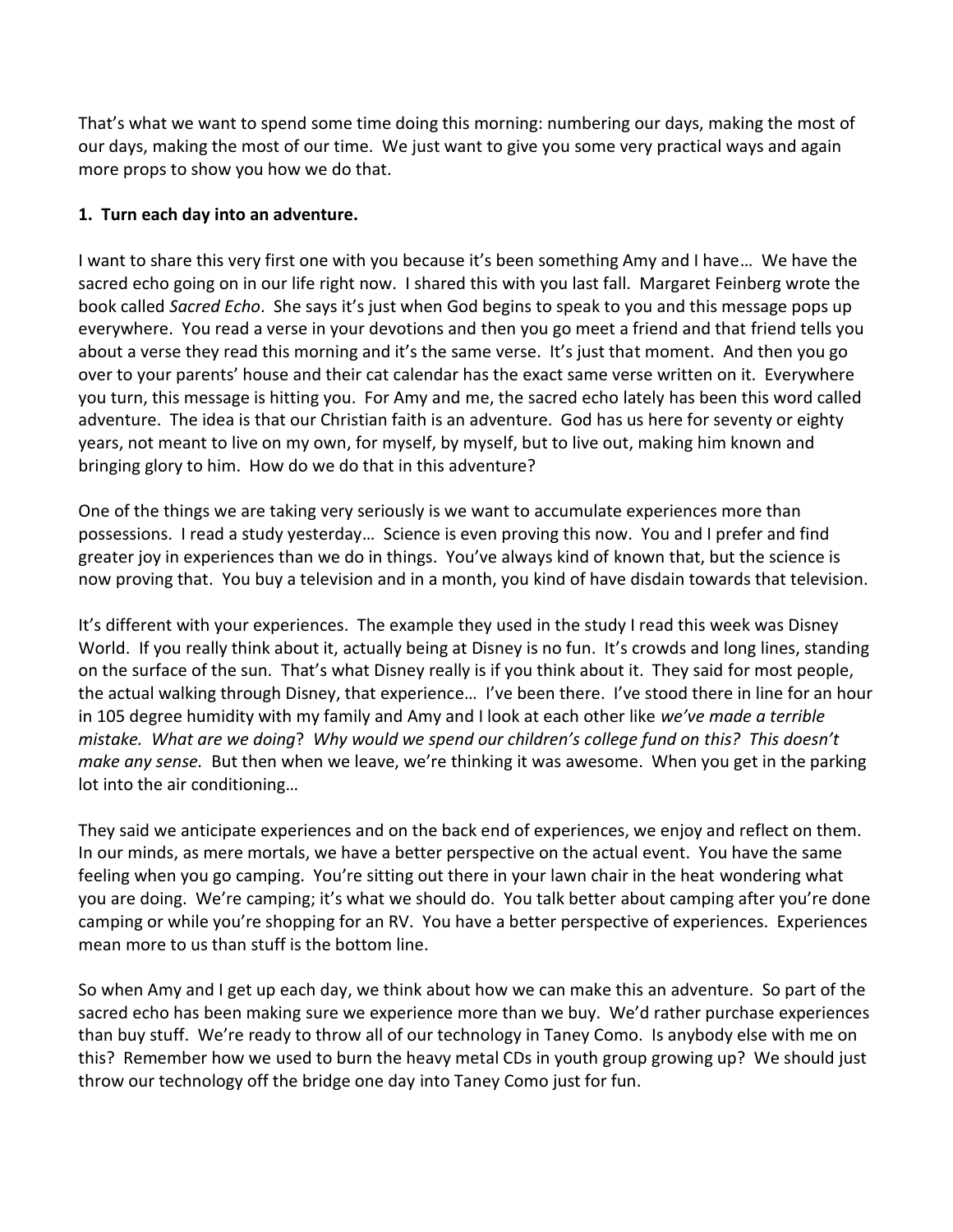We've been reading this book called *A Trip Around the Sun*. I highly encourage this book because if you want your faith to be an adventure, this is it. Whatever your business is tomorrow, instead of encountering somebody and wondering what you can get from this person or what you can sell this person, take the experience and make it an adventure, saying what can I learn from this person? That's what I love about a church. The stories out here and the experiences out here… We spent time with Jim Sedlacek this week. He's 78 years old. I learn more from him in two hours just asking questions. He's been coming to Branson since 1974. He started camping in Branson in 1974. He did that for six years on Table Rock and then he bought a place. He got out of the tent.

So when you get up each day, you ask the question: "Who am I going to meet today?" "Who am I going to learn something from today?" "What challenges are going to hit me today that I get to respond to?" Most of us get up with the grind. It's like the same ole, same ole, doing the exact same thing. I'm going to get in the same car with 163,000 miles on it, hope it gets me to work. I have my same dang Tupperware over here in my lunch box that I'm going to eat at lunch. Then I'm going to go home and mow the lawn, go to bed, and then get up and do it again.

How do you break out of that? Take everything that you're experiencing and make it an adventure. Whoever you're with and whatever you're doing, you are spending time asking the question "Lord, what are we doing today?" "What's going to happen today?" "Who are you sending across my path today?" You are going to find that you meet crazy people every single day. And you get to learn from them and you get to hear their experiences. You start out enjoying their adventure and then they join your adventure, but you can't have an adventure until you create something called margin.

#### **2. Create space between your load and your limit.**

In order to make the most of your time and to make the most of each day, you have to have space to enjoy it. If you have margin and you run into somebody at the grocery store, you are able to stop and talk and learn from them for a little bit. I want margin so when I go visit someone in the hospital, I can just hang out there for a little bit. When they come in and want to do a procedure, I can go down and get a cup of coffee and come back up and spend time just talking.

This is the problem. Most of us don't have this margin. You know what your limit is. Your limit is your physical limit, your relational limit, your emotional limit. They are all tied together, so you know when you need sleep, you know when you need to eat, and you know that when your physical limit gets reached. Your load hits your physical limit and now your emotional limit is affected because you get grouchy. So when your child is in bad need of a nap… You know that when your two year old is reaching their physical limit and you ignore that limit, you're going to regret it in about an hour because they are going to have a meltdown. That's how they are designed.

I always like to use a balloon to reference this. I always have to do things that wind me during a service, so here we go. Now the thing you need to know about a balloon is we all have the same size balloon. This balloon represents the time in a day that you have. Bigger families don't have bigger balloons. Smaller families or singles don't have smaller balloons. We all have the exact same balloon – 24 hours in a day.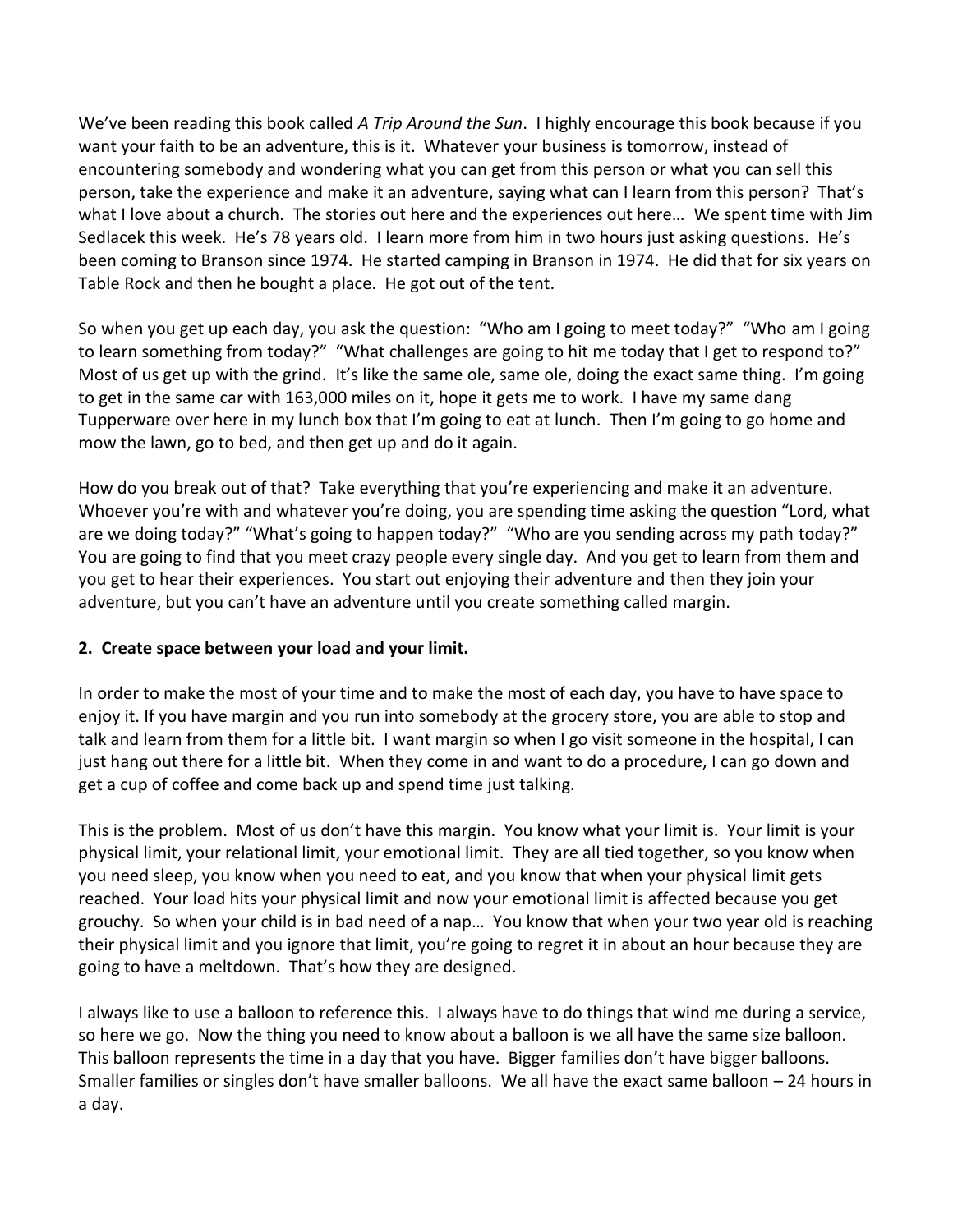But what we are great at is knowing this balloon has a limit. You can only put so much air in it and then it's going to pop. You and I are great at adding things into the balloon. That's easy because we say "Yes" to everything. Now what's really fun is when you're blowing this up by somebody. Look at how Pat is reacting to me putting too much air in this thing. That's how we should be responding every day when we keep saying "Yes" to stuff. Pat Kershaw just kicked me in the chin. Only Pat Kershaw has permission to do that at Woodland Hills Family Church. This overinflated balloon is freaking out this third row.

This is really what we do every single day. We add and add and add. When we get to this point, there is not one person in the family that says "Hey, maybe we should let some air out." No, we need to do more. And it's never going to be your kids. Last night, we're telling the kids it was time to go home and they were like "Five more minutes!" If I hear "Five more minutes" one more time in my house, I'm going to punch myself in the face. I'm so tired of hearing "Five more minutes." Because five minutes is another puff of air into the balloon. We can't make the most of each day if we cram everything we possibly can into that day. You become an unpleasant person.

Last year, I realized our balloon was to the point of popping and I started trimming back my life quite a bit. One elder came up to me and said "I just want you to know that in the last two months of you trimming things back, you've been a lot more pleasant individual to be around." The problem is when you keep putting more and more air in the balloon… You and I need to create more space between our load and our limit. Every day, if you are going to make the most of your day, you need to make sure that your load does not hit your limit.

### **3. Say "No" to time robbers.**

Every time you say "No…" Doesn't that feel good? That feels good. Then, think about saying "No" to time robbers in a culture where animals and people as slaves were used until they dropped and then they just got new ones. God comes in and it's the fourth commandment and he says "Remember the Sabbath." That's no longer how we are going to treat the household. The Sabbath which is the longest of the Ten Commandments says now one day a week you are actually going to take the whole day off. The Sabbath is we say "No" to everything.

This is why Amy and I make sure we have a Sabbath. One day a week, we let our maid off, our butler off, our servants, our ox, our donkey… They are all off. They don't have to do anything. We have 11 chickens and we tell them "You don't have to lay today." The whole point is if you want to be productive in these six days, you'll be more productive if you establish this rhythm of rest, if you learn to say "No."

I'm getting so good at saying "No" that I need to be reminded that I probably should say "Yes" to a few more things. When I say "No," the quality of my relationships goes up. The quality of time spent with people in a grocery store goes up. The quality of time interacting with someone as you're getting gas and you're passing by someone you know in a parking lot… Margin allows you to stop and enjoy that moment right there and make the most of that moment. You have the margin to do this; you're not in a rush.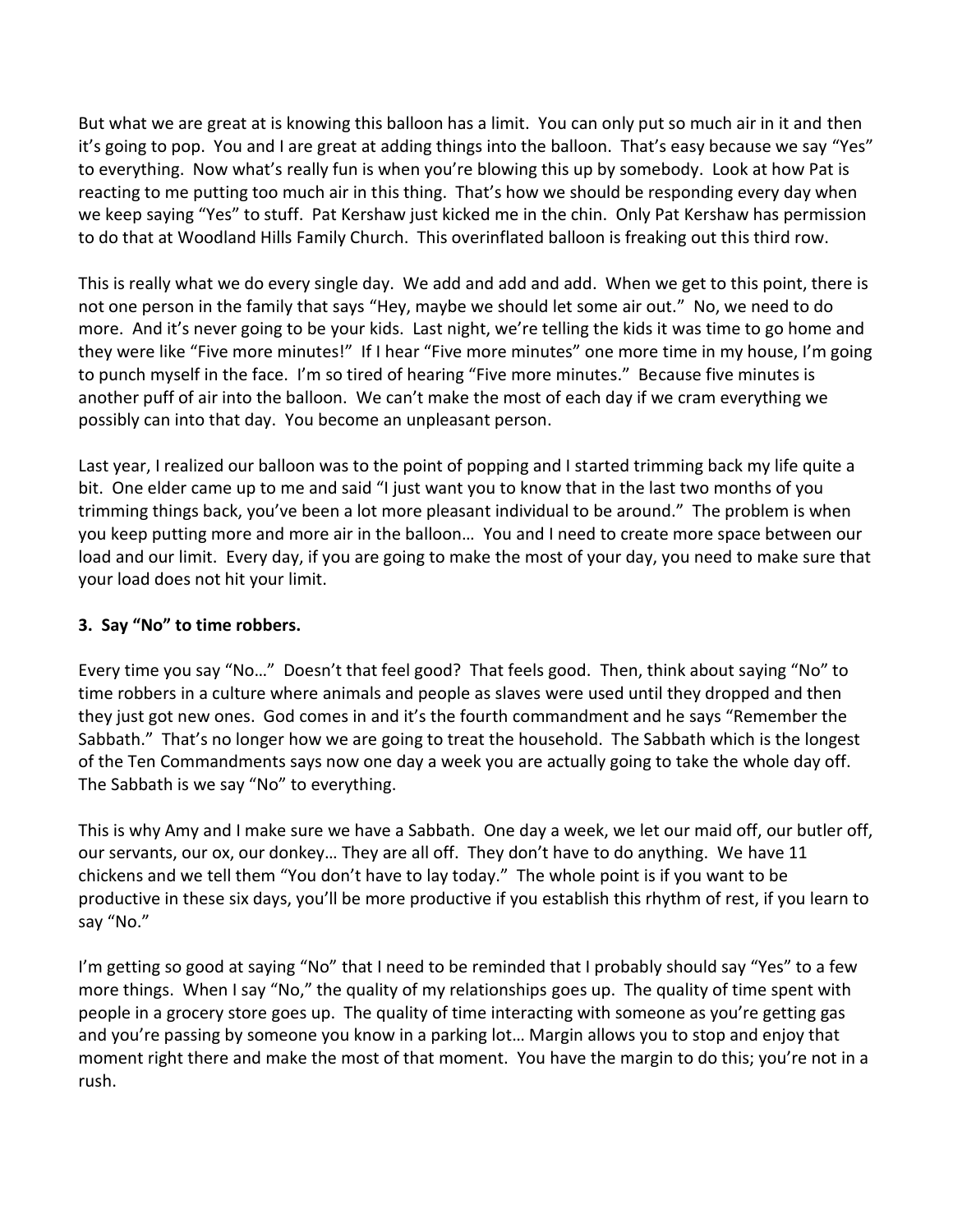Marginless is being 30 minutes late to an appointment because you were 20 minutes late to the other appointment because you were 15 minutes late leaving home, and then you get caught in traffic and whose fault is it? It's traffic's fault. Margin says "This traffic ain't bothering me." Margin says "I've got a little extra time; I can handle this." That's the beauty of margin; it helps you make the most of the day.

### **4. Decide, rather than slide, your way through the day.**

Does anybody here open up their email in the morning and there are like five people that have given you homework? I'm still shocked by this. I have a day planned and then someone says "Hey, would you do…" "I need you to write…" "I need you to say…" "It only needs to be 500 words." For me to write 500 words takes half a day. I'm going to say no to that right there. "Why would you say no to that opportunity?" It's because I want margin. So we are deciding what the most important thing is.

Part of the sacred echo for Amy right now is this idea of a home team. You should be spending 90% of your time with your home team – the people who are investing in your children, the people who are investing in your family, the people that you trust. But because we say "Yes" to everything and say "No" to nothing, we have so many relationships. We have thousands of friends on social media. We spread ourselves out there and the quality of our relationships has plummeted. We need to decide rather than slide into our relationships. We need to decide rather than slide into our daily schedule.

In ten years of ministry, I'm looking back at a lot of professional accomplishments that I've had and half of those I've just slid into. "I don't really enjoy that one thing." Amy's says "Let's start making decisions and then as opportunities come, if it fits, we'll decide on it. If it doesn't, we're not going to say "Yes" to it just because it's an opportunity and slide our way through it." That's what gets you to the place of marginless. That's what gets you to the place where there's nothing left and your balloon is about to pop. That's when it gets bad.

# **5. Refuse to feed regrets and ask Jesus to redeem your remaining days.**

This is where we go from Verse 12 on. Teach us to number our days. How do we make the most of our days? How do we make the most of that, Lord, when we have so many regrets, when we can spend the day looking in the rearview mirror at everything we've done wrong and all the poor decisions that we've made? "Now I'm 40, 50, 60… My best days are behind me." That is not what we are going to read in the rest of this Psalm. In the rest of this Psalm it's "Lord, would you do something with the remaining days that I have? Would you help me with this heart of wisdom? Would you help me to know now how to move forward tomorrow?"

# *[13](http://www.studylight.org/desk/?q=ps%2090:13&t1=en_niv&sr=1) Relent, LORD!* Uncle, Lord, we get it. *How long will it be? Have compassion on your servants.*

*[14](http://www.studylight.org/desk/?q=ps%2090:14&t1=en_niv&sr=1) Satisfy us in the morning with your unfailing love…* And now every lament Psalm goes from this place of "I am hurting, the enemy is winning, God, you don't seem to care." Those are the three main parts of a lament. But it always comes back around to this confession of trust. "I know who you are. I know the life I have in you" and that's where we're going in the remaining verses.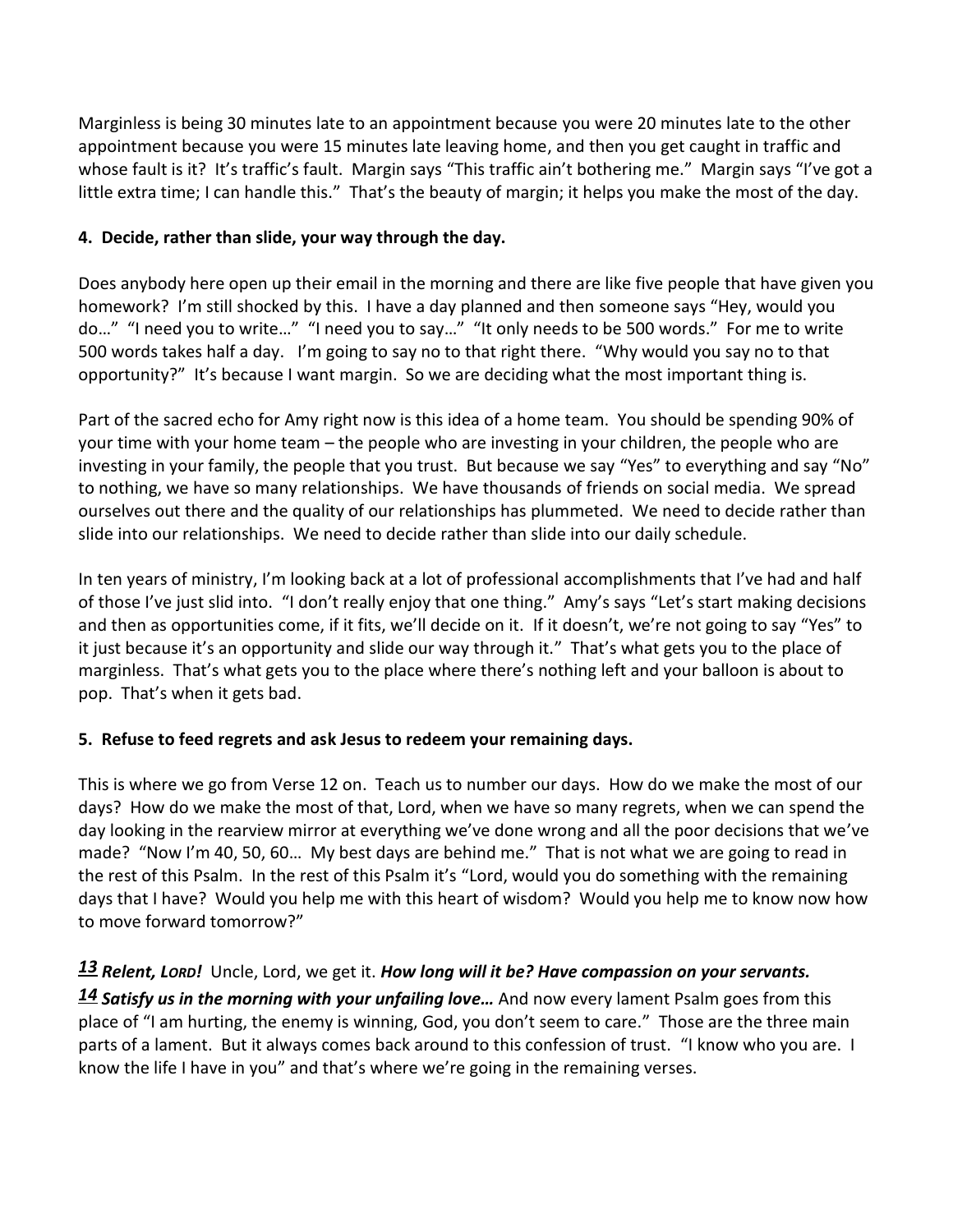*Satisfy us in the morning with your unfailing love that we may sing for joy and be glad all our days. Make us glad for as many days as you have afflicted us, for as many years as we have seen trouble. May your deeds be shown to your servants, your splendor to their children. [17](http://www.studylight.org/desk/?q=ps%2090:17&t1=en_niv&sr=1) May the favor of the Lord our God rest on us; establish the work of our hands for us—yes, establish the work of our hands.*

May we learn from our regrets. We're not going to feed them. We're not going to live with those regrets. "Lord, redeem the days ahead. Make the most of these as I wake up tomorrow, may tomorrow be a brand new day. May this day be an adventure. God, what are we going to do together? How do I get to serve you? Who are you going to bring across my path that I have margin now in my life that I can pause and join the adventure with that person? Who can I invite onto my adventure?" This is when life gets good. God wants us to enjoy a life in which time is not the enemy.

So how do you really value time? If you really want to understand the value of a year, ask the student who failed a grade. If you want to realize the value of a month, ask the parents who delivered a premature baby. If you want to realize the value of an hour, ask the business man who missed the flight, causing him to miss a meeting, causing him not to get the next deal. If you want to realize the value of a minute, ask the man in a restaurant who had a heart attack and just so happened to be sitting near an EMT who was proficient in CPR. If you want to realize the value of a second, ask the family who just barely missed a head-on collision. If you want to realize the value of a millisecond, ask the Olympic silver medalist. That's the value of time. Am I making the most of time?

If you really want to realize the value of time, you must listen to country music. I can't explain it any clearer than that. The songs that we have… How about *Days Go By,* by Keith Urban. As I share these, I want you to join in; just sing. Sing out loud. This is Keith Urban.

*I'm changing lanes, talking on the phone, driving way too fast. But somewhere in the race we run, we're coming undone. Days go by, I can feel them flying by like a hand out the window in the wind as the cars go by. It's all we've been given so we better start living right now because days go by.* I love these two lines. *We think about tomorrow then it slips away*. We've been talking about the past. We haven't even talked about those that are constantly looking out there. Are we making the most of today? Right now, what adventure are we on right now? *We talk about forever, but we've only got today*.

One of my favorite songs is by Trace Adkins. You've heard it: *You're Gonna Miss This*.

*She was staring out that window, of that SUV Complaining, saying I can't wait to turn 18. She said "I'll make my own money, and I'll make my own rules." Mamma put the car in park out there in front of the school. Then she kissed her head and said "I was just like you."*

*You're gonna miss this. You're gonna want this back. You're gonna wish these days hadn't gone by so fast. These Are Some Good Times. So take a good look around. You may not know it now, but you're gonna miss this.*